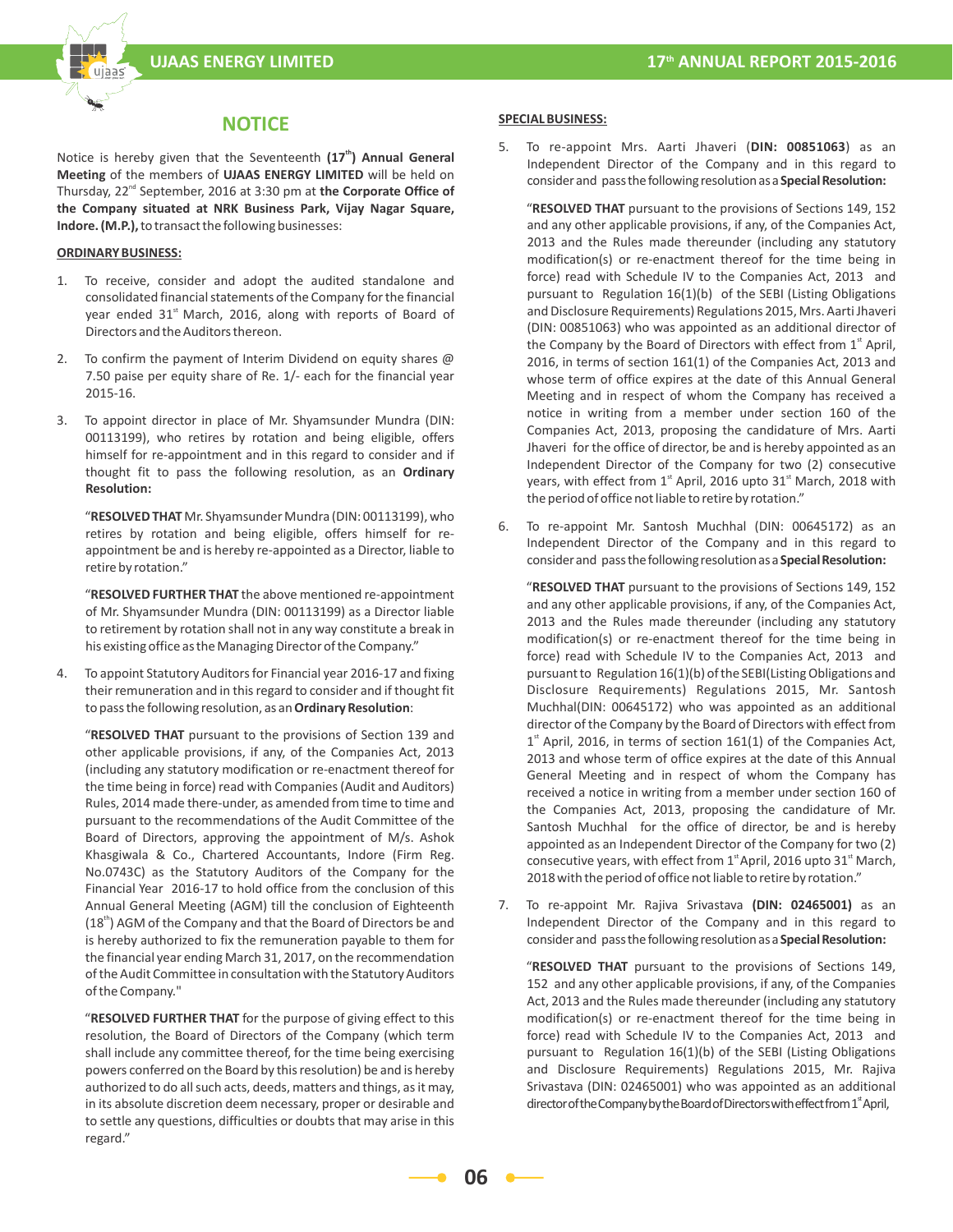2016, in terms of section 161(1) of the Companies Act, 2013 and whose term of office expires at the date of this Annual General Meeting and in respect of whom the Company has received a notice in writing from a member under section 160 of the Companies Act, 2013, proposing the candidature of Mr. Rajiva Srivastava for the office of director, be and is hereby appointed as an Independent Director of the Company for two (2) consecutive years, with effect from  $1<sup>st</sup>$  April, 2016 upto 31 $<sup>st</sup>$  March, 2018 with</sup> the period of office not liable to retire by rotation."

8. To consider and if thought fit, to pass the following resolution as a **Special Resolution:**

 "**RESOLVED THAT** pursuant to the provisions of Section 42, 62 and other applicable provisions, if any, of the Companies Act, 2013 read with the Companies (Share Capital and Debentures) Rules, 2014 and all other applicable Rules made there under (including any amendments thereto or re-enactment thereof) and pursuant to the provisions of Securities and Exchange Board of India (Issue of Capital and Disclosure Requirements) Regulations, 2009, (SEBI ICDR Regulations), as amended from time to time and subject to all the other Rules, Regulations, Guidelines, Notifications and Circulars prescribed by the Securities and Exchange Board of India ("SEBI"),the applicable provisions of the Foreign Exchange Management Act, 1999 as amended ("FEMA"), and regulations made thereunder including the Foreign Exchange Management (Transfer or Issue of Security by a Person Resident Outside India) Regulations, 2000, as amended from time to time, and the Issue of Foreign Currency Convertible Bonds and Ordinary Shares (through Depository Receipt Mechanism) Scheme, 1993, and the enabling provisions of the Memorandum and Articles of Association of the Company and the SEBI (Listing Obligations and Disclosure Requirements) Regulations, 2015. and in accordance with the applicable regulations and/ or guidelines issued by any other competent authorities and/ or clarifications issued thereon, from time to time and subject to all such approvals, consents, permissions and/or sanctions as may be necessary from the Government of India ("GOI"), of the Securities and Exchange Board of India, the Stock Exchanges, the Foreign Investment Promotion Board, the Reserve Bank of India, the Ministry of Finance, the Ministry of Industry, the Ministry of Commerce and such other ministries / departments of the Government of India, and all such other authorities or institutions as may be required, and subject to such conditions as may be prescribed by any of them while granting any such approval, consent, permission, and/or sanction, as may be agreed to by the Board of Directors of the Company (the **Board,** which term shall be deemed to include the Management Committee of the Board constituted or any other committee which may be constituted to exercise its powers including the powers conferred hereunder), the consent, authority and approval of the Members of the Company be and is hereby accorded to the Board to offer, create, issue and allot (including any provisions for allotment on firm/competitive basis as may be permitted) from time to time, in one or more tranches, in the course of domestic/international offerings, with or without an over-allotment option, whether rupee denominated or denominated in foreign currency, such number of equity shares, non-convertible debentures, convertible debentures, Foreign Currency Convertible Bonds (FCCBs), Global Depository Receipts

(GDRs) or American Depository Receipts (ADRs), convertible warrants or any other instrument convertible into any class of equity shares or any combination thereof through Further Public Offer, Right Issue, Preferential Offer, Private Placement or through Commercial paper as may be deemed fit by the Board in one or more tranches, to all eligible investors including but not limited to members, promoters, directors or their relatives/associates, Indian public, Body Corporate, employees, Qualified Institutional Buyers, Mutual Funds, Venture Capital Funds, Banks and other institutional investors, Non- Resident Indians, Overseas Corporate Bodies, Foreign Institutional Investors, Foreign Venture Capital Investors, Foreign Nationals, etc up to an aggregate amount of Rs.500 crores (or equivalent thereof in one or more foreign currency), inclusive of premium of such issue and allotment of securities may be made in one or more tranches, in such manner and on such terms and conditions as may be determined by the Board at the time of the issue and allotment of such securities and such Securities may be issued at a discount of upto 5% (or more as may be prescribed under SEBI Regulations), on the price determined in accordance with the pricing formula."

 "**RESOLVED FURTHER THAT** the Board be and is hereby authorized to issue and allot such number of equity shares as may be required to be issued and allotted upon conversion or exchange of the Securities as may be necessary in accordance with the terms of the offering, all such shares ranking *pari passu* with the existing equity shares of the Company in all respects including dividend and the equity shares / Securities to be so offered, issued and allotted shall be subject to the provisions of the Memorandum and Articles of Association of the Company."

 "**RESOLVED FURTHER THAT** the relevant date for determining the price of the equity shares (or of the underlying equity shares) proposed to be issued, in accordance with the provisions of the SEBI Regulations shall be, in case of issuance of equity shares of the Company, the date of the meeting in which the Board of the Company or the Committee of Directors duly authorised by the Board of the Company decides to open the proposed issue and in case of issuance of convertible securities which are convertible/ exchangeable into equity shares of the Company at a later date either the date of the meeting in which the Board decides to open the issue of such convertible securities or the date on which the holders of such convertible securities become entitled to apply for equity shares of the Company."

 "**RESOLVED FURTHER THAT** the allotment of Securities or a combination of Securities shall be completed within a period of twelve months from the date of passing of this resolution or such other time as may be allowed under SEBI Regulations and further the Securities shall not be eligible to be sold for a period of twelve months from the date of allotment except on a recognized stock exchange or as prescribed under SEBI Regulations."

 "**RESOLVED FURTHER THAT** the number and/or conversion price in relation to equity shares that may be issued and allotted on conversion, if any, of the Securities that may be issued through the 'Qualified Institutions Placement' in accordance with the SEBI Regulations and also through Foreign Currency Convertible Bonds (FCCBs), Global Depository Receipts (GDRs) or American Depository Receipts (ADRs), shall be appropriately adjusted for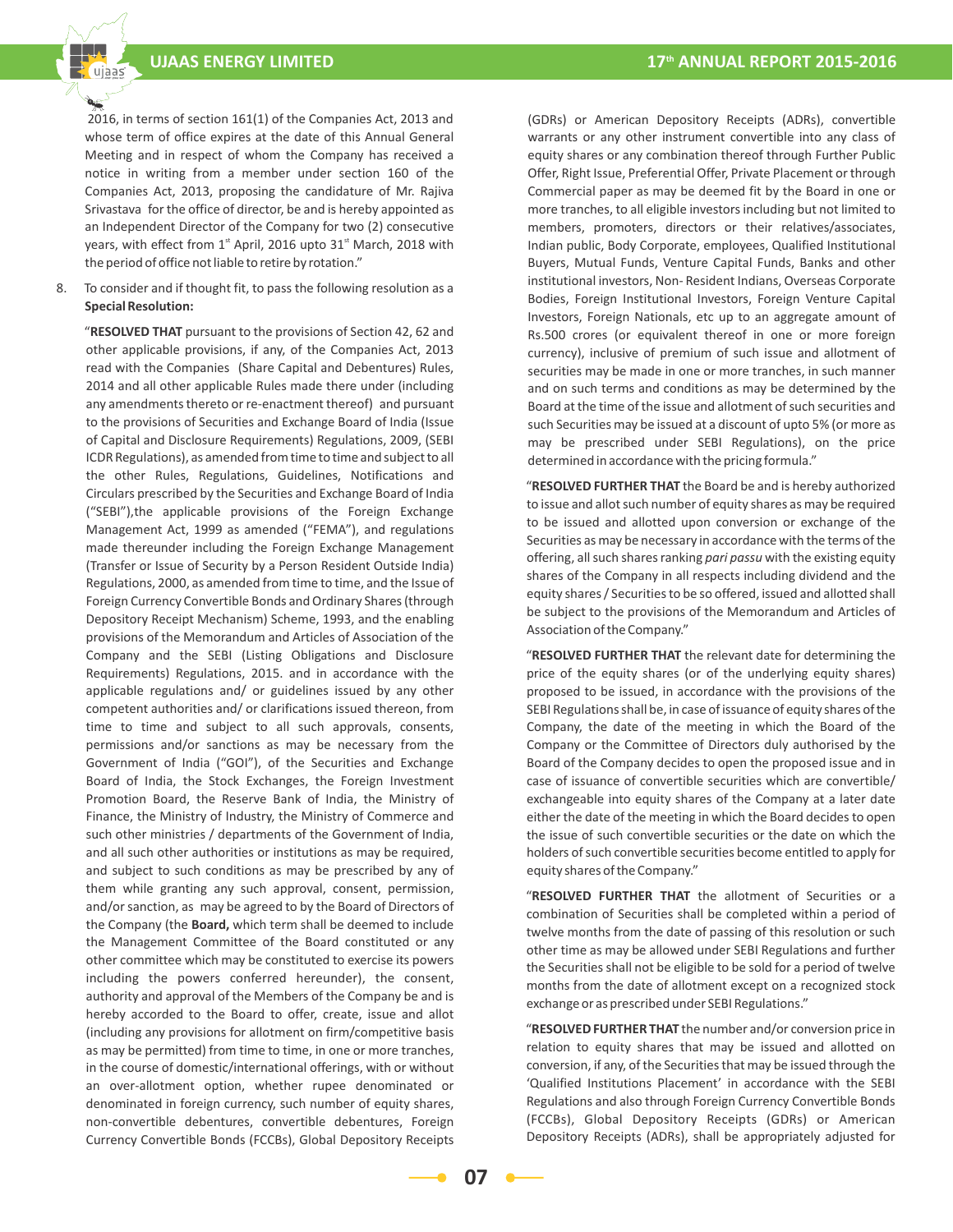

 "**RESOLVED FURTHER THAT** without prejudice to the generality of the above, subject to applicable laws and subject to approval, consents, permissions, if any of any governmental body, authority or regulatory institution including any conditions as may be prescribed in granting such approval or permissions by such governmental authority or regulatory institution, the aforesaid Securities may have such features and attributes or any terms or combination of terms that provide for the tradability and free transferability thereof in accordance with the prevailing practices in the capital markets including but not limited to the terms and conditions for issue of additional Securities and the Board be and is hereby authorized in its absolute discretion in such manner as it may deem fit, to dispose of such Securities that are not subscribed, subject to applicable law."

 "**RESOLVED FURTHER THAT** the Board be and is hereby authorized to appoint the lead managers, underwriters, guarantors, depositories, custodians, registrars, stabilizing agent, escrow banks, trustees, bankers, advisors and all such agencies and intermediaries as may be involved or concerned in such offerings of the Securities and to remunerate them by way of commission, brokerage, fees or the like and also to enter into and execute all such arrangements, agreements, memorandum, documents, etc. with Lead Manager(s) and to seek the listing of such securities."

 "**RESOLVED FURTHER THAT** the Board be and is hereby authorized to take such steps and to do all such acts, deeds, matters and things and accept any alterations or modification(s) as they may deem fit and proper and give such directions as may be necessary to settle any question or difficulty that may arise in regard to issue and allotment of equity shares and / or Securities."

> **By order of the Board of Directors of UJAAS ENERGY LIMITED**

**Place:** Indore **Shilpi Singh Date: August 6, 2016 Company Secretary & Compliance Officer Membership No. A35225**

#### **Regd. Office:**

Survey No. 211/1, Opp. Sector - C & Metalman, Sanwer Road Industrial Area, Indore- 452015. (M. P.). Tel.: 0731-4715300; Fax: 0731-4715344 Website: www.ujaas.com **CIN: L31200MP1999PLC013571 E-mail: info@ujaas.com**

#### **NOTES:**

1. The explanatory statement pursuant to Section 102 of the Companies Act, 2013 ("the Act") setting out material facts concerning the special businesses of the Notice , is annexed

hereto. The relevant details as required under Regulation 36(3) of the SEBI (Listing Obligations and Disclosure Requirements) Regulations, 2015 ("the SEBI (LODR) Regulations" 2015), of the person seeking re-appointment or appointment as Director under Item no. 3, 5, 6, and 7 of the Notice, also annexed and forms part of the notice.

- 2. **A member entitled to attend and vote at the Annual General Meeting is entitled to appoint a proxy to attend and vote on poll instead of himself/ herself and a proxy need not be a member of the company.**
- 3. **Proxy form duly stamped and executed in order to be effective, must reach the registered office of the Company not less than 48 hours before the time of commencement of the Annual General Meeting. Proxy form for the AGM is enclosed.**
- 4. Pursuant to Section 105(1) of the Companies Act, 2013, read with Rule 19 of the Companies (Management and Administration) Rules, 2014, a person can act as proxy on behalf of Members not exceeding 50 (fifty) in number and holding in aggregate not more than 10 (ten) per cent of the total share capital of the Company carrying voting rights. In the case of a Member holding more than 10 (ten) per cent of the total share capital of the Company carrying voting rights, such a Member may appoint a single person as proxy, who however shall not act as proxy for any other person or shareholder.
- 5. The Members/Representative/ Proxy(s) are requested to bring attendance slip, as enclosed, duly filled in, together with their copy of the notice convening the Annual General Meeting.
- 6. Only bonafide members of the Company whose names appear on the Register of Members/Proxy holders, in possession of valid attendance slips duly filled and signed will be permitted to attend the meeting. The Company reserves its right to take all steps as may be deemed necessary to restrict non-members from attending the meeting.
- 7. In case of joint holders attending the Meeting, only such joint holder who is higher in the order of names will be entitled to vote.
- 8. Corporate members intending to send their authorized representatives to attend the meeting are requested to send to the Company a certified copy of the Board resolution pursuant to Section 113 of the Companies Act, 2013 authorizing their representative to attend and vote on their behalf at the meeting.
- 9. All documents referred to in the above notice and explanatory statement are available for inspection at the registered office of the Company on all working days (except Saturday, Sundays and Public holidays) between 11.00 a.m. and 01.00 p.m. Up-to the date of the Annual General Meeting.
- 10. The Registers required to be maintained under the Companies Act, 2013 the Register of Directors and Key Managerial Personnel and their Shareholding in the Company under Section 170 of the Companies Act, 2013 and the Register of Contracts maintained by the Company under Section 189 of the Companies Act, 2013 will be available for inspection by the Members at the AGM.
- 11. The Register of Members and share transfer books of the Company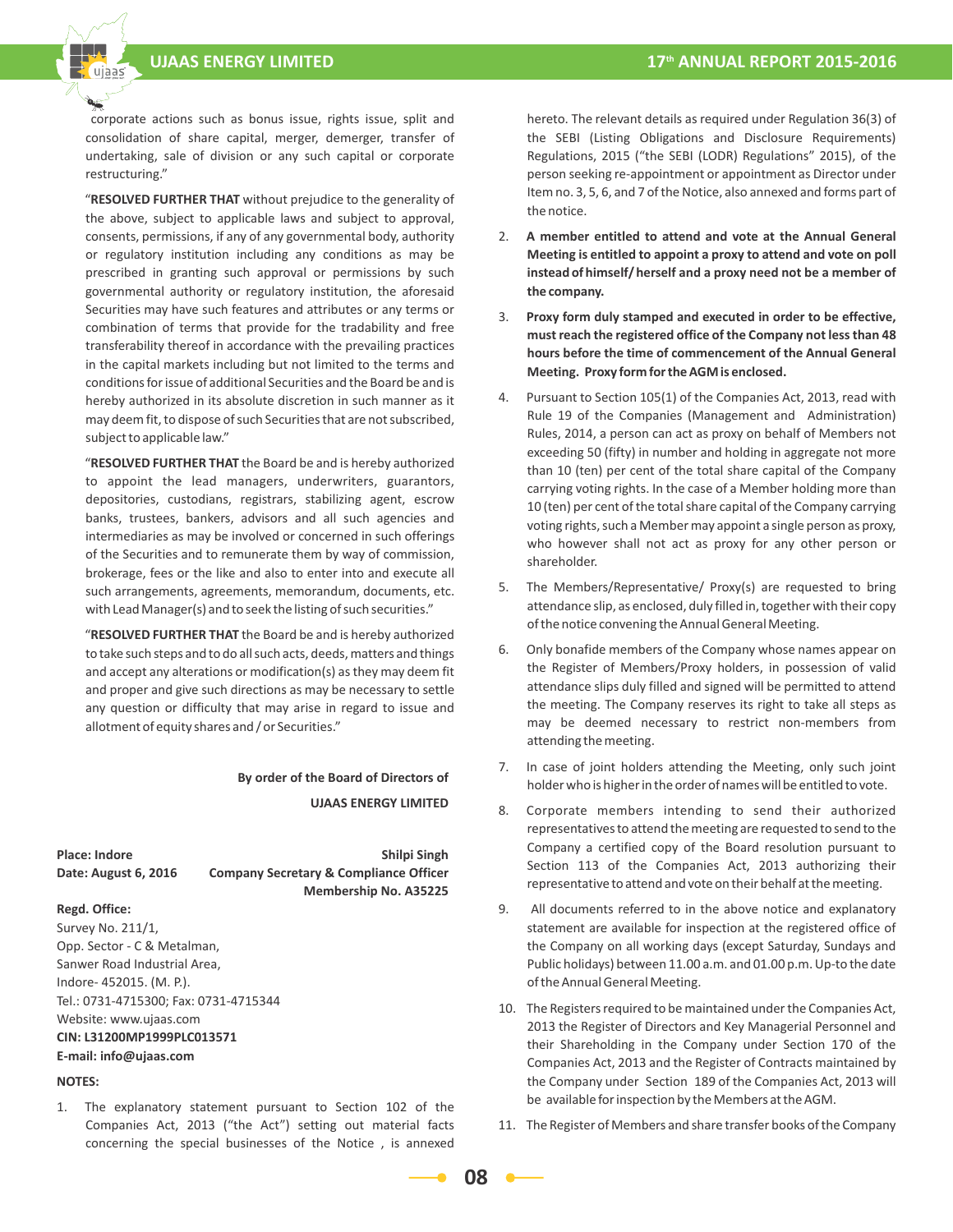

will remain closed from Friday 16<sup>th</sup> September ,2016 to Thursday 22<sup>nd</sup> September ,2016 ( both days inclusive).

- 12. Members are requested to forward their queries on the subjects to the Company Secretary at least 10 days in advance for enabling the Company to furnish replies/clarification at the Annual General Meeting.
- 13. Pursuant to section 72 of the Companies Act, 2013 and with rules made there under, Members holding shares in single name and physical form are advised to make nomination in respect of their shareholding in the Company. The Nomination Form SH 13 prescribed by the Government can be obtained from the Registrar and Transfer Agent or the Secretarial Department of the Company by writing the concerned offices at their Registered office address.
- 14. Members are requested to bring their copies of Annual Reports to the Annual General Meeting of the Company. In all correspondence with the Company or with its Registrar & Share Transfer Agent members are requested to quote their folio number and in case the shares are held in dematerialized form, they must quote their Client ID Number and DPID Number.
- 15. To support the 'Green Initiative', the Members who have not registered their e-mail addresses are requested to register the same with their Depositories or with our Registrar "Bigshare Services Pvt. Ltd." Regd. Off.: E-2 and 3, Ansa Industrial Estate, Saki-Vihar Road, Sakinaka, Andheri(E), Mumbai-400072, Maharashtra. Email: investor@bigshareonline.com
- 16. Members holding shares in electronic form are requested to intimate immediately any change/correction in their address or bank mandates to their Depository Participants with whom they are maintaining their demat accounts. Members holding shares in physical form are requested to advise any change in their address or bank mandates immediately to the Company / Registrar.
- 17. Electronic copy of the Notice along with the Annual Report is being sent to all the members whose email IDs are registered with the Company/Depository Participants(s) for communication purposes unless any member has requested for a hard copy of the same. For members who have not registered their email address, physical copies of the Annual Report are being sent in the permitted mode.
- 18. Non-resident Indian shareholders are requested to inform about the change in the residential status on return to India with other details like particulars of their bank account maintained in India with complete name, branch, account type, account number and address of the bank with pin code number, if not furnished earlier for permanent settlement to our Share Transfer Agent or the concerned Depository Participant, as the case may be, immediately.
- 19. The Securities and Exchange Board of India (SEBI) has mandated the submission of Permanent Account Number (PAN) by every participant in securities market. Members holding shares in electronic form are, therefore, requested to submit their PAN to their Depository Participants with whom they are maintaining their demat accounts. Members holding shares in physical form can submit their PAN to the Company / Registrar.
- 20. The Investors who have not yet encashed / claimed the Dividend, are requested to encash /claim the Dividend immediately. In terms of Section 124 of the Companies Act, 2013, the Company shall be required to transfer the unclaimed/unpaid Dividend of the Company on the expiry of seven years from the date it became due

for payment to the "Investor Education and Protection Fund" and subsequently the shareholders shall not have any right to claim the said refund from the Company or from the said Fund.

21. The details of the Un-encashed/Un-claimed above-mentioned Dividend are as under:

| <b>Financial Year</b>      | Unclaimed/<br>un-encashed<br>Dividend amount<br>as on 31.03.2015<br>(Amount in Rs.) | Due date of<br>transfer to<br>Investor<br><b>Education and</b><br><b>Protection Fund</b> |  |
|----------------------------|-------------------------------------------------------------------------------------|------------------------------------------------------------------------------------------|--|
| 2012-13 (Interim Dividend) | 5649                                                                                | 29 <sup>th</sup> September, 2020                                                         |  |
| 2012-13 (Final Dividend)   | 141740                                                                              | 29 <sup>th</sup> September, 2020                                                         |  |
| 2013-14 (Final Dividend)   | 283059                                                                              | 01st November, 2021                                                                      |  |
| 2014-15 (Final Dividend)   | 96650                                                                               | 28 <sup>th</sup> October, 2022                                                           |  |

- 22. In compliance with the provisions of Section 108 of the Act and the Rules framed there-under, as amended from time to time and Regulation 44 of the SEBI (Listing Obligations and Requirements) Regulations, 2015, the Members are provided with the facility to cast their vote electronically through the e-voting services provided by Central Depository Services (India) Limited (CDSL), on all resolutions set forth in this Notice.Resolutions passed by members through e-voting is/are deemed to have been passed as of they have been passed at the Annual General Meeting.
- 23. The facility for voting through ballot paper shall be made available at the Annual General Meeting and the members attending the meeting, who have not cast their votes by remote e-voting shall be able to exercise their rights at the meeting through ballot paper.
- 24. The route map showing directions to reach the venue of the seventeenth Annual General Meeting is annexed to this notice.

**The instructions for members for voting electronically are as under:**

- **(A) In case of members receiving e-mail:**
	- (i) Log on to the e-voting website www.evotingindia.com
	- (ii) Click on "Shareholders" tab.

 (iii) Now, select **"Ujaas Energy Limited"** from the drop down menu and click on "SUBMIT"

- (iv) Now Enter your User ID
	- a. For CDSL: 16 digits beneficiary ID,
	- b. For NSDL: 8 Character DP ID followed by 8 Digits Client ID,
	- c. Members holding shares in Physical Form should enter Folio Number registered with the Company.
- (v) Next enter the Image Verification as displayed and Click on Login.

 (vi) If you are holding shares in demat form and had logged on to **www.evotingindia.com** and voted on an earlier voting of any company, then your existing password is to be used.

(vii) If you are a first time user follow the steps given below: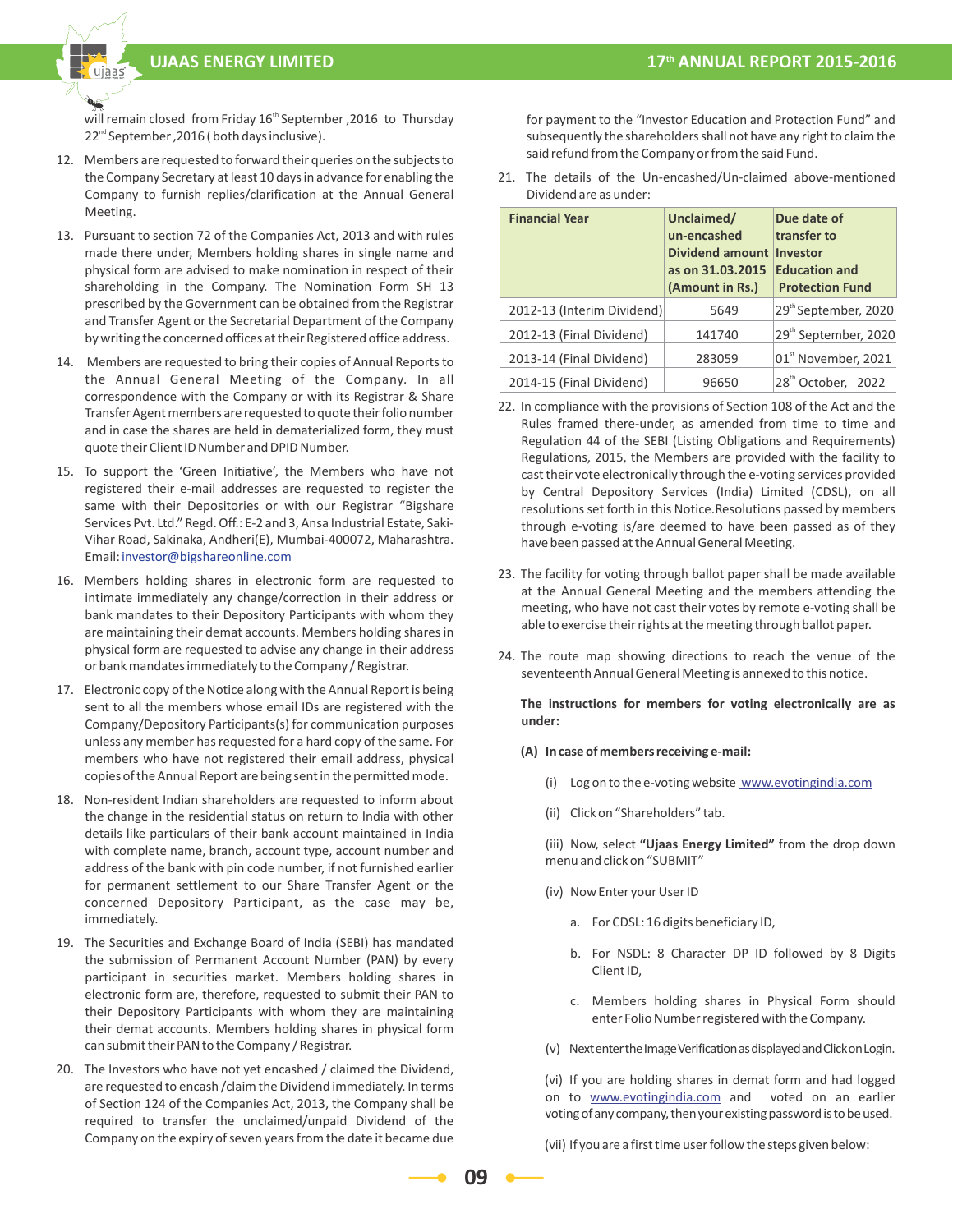

|                     | For Members holding shares in Demat Form and Physical Form                                                                                                                                                                                                                                        |
|---------------------|---------------------------------------------------------------------------------------------------------------------------------------------------------------------------------------------------------------------------------------------------------------------------------------------------|
| PAN                 | ★ Enter your 10 digit alpha-numeric *PAN issued by Income Tax Department (Applicable for both demat shareholders<br>as well as physical shareholders)                                                                                                                                             |
|                     | ★ Members who have not updated their PAN with the Company/Depository Participant are requested to use the first<br>two letters of their name and the last 8 digits of the sequence number (refer serial no. printed on the name and<br>address sticker/Postal Ballot Form/mail) in the PAN field. |
|                     | * In case the sequence number is less than 8 digits enter the applicable number of 0's before the number after the first<br>two characters of the name in CAPITAL letters. Eg. If your name is Ramesh Kumar with sequence number 1 then enter<br>RA00000001 in the PAN field.                     |
| Dividend Bank       | ★ Enter the Dividend Bank Details or Date of Birth (in dd/mm/yyyy format) as recorded in your demat account or in                                                                                                                                                                                 |
| Details OR          | the company records in order to login.                                                                                                                                                                                                                                                            |
| Date of Birth (DOB) | ★ If both the details are not recorded with the depository or company please enter the member id / folio number<br>in the Dividend Bank details field as mentioned in instruction (v)                                                                                                             |

(viii) After entering these details appropriately, click on "SUBMIT" tab.

- (ix) Members holding shares in physical form will then reach directly the Company selection screen. However, members holding shares in demat form will now reach 'Password Creation' menu wherein they are required to mandatorily enter their login password in the new password field. Kindly note that this password is to be also used by the demat holders for voting for resolutions of any other company on which they are eligible to vote, provided that company opts for e-voting through CDSL platform. It is strongly recommended not to share your password with any other person and take utmost care to keep your password confidential.
- (x) For Members holding shares in physical form, the details can be used only for e-voting on the resolutions contained in this Notice.
- (xi) Click on the EVSN for the relevant "**Ujaas Energy Limited**" on which you choose to vote.
- (xii) On the voting page, you will see "RESOLUTION DESCRIPTION" and against the same the option "YES/NO" for voting. Select the option YES or NO as desired. The option YES implies that you assent to the Resolution and option NO implies that you dissent to the Resolution.
- (xiii) Click on the "RESOLUTIONS FILE LINK" if you wish to view the entire Resolution details.
- (xiv) After selecting the resolution you have decided to vote on, click on "SUBMIT". A confirmation box will be displayed. If you wish to confirm your vote, click on "OK", else to change your vote, click on "CANCEL" and accordingly modify your vote.
- (xv) Once you "CONFIRM" your vote on the resolution, you will not be allowed to modify your vote.
- (xvi) You can also take out print of the votes cast by clicking on "Click here to print" option on the Voting page.
- (xvii) If Demat account holder has forgotten the login password then Enter the User ID and the image verification code and click on Forgot Password & enter the details as prompted by the system.

(xviii) Note for Non-Individual Shareholders and Custodians

- y Non-Individual shareholders (i.e. other than Individuals, HUF, NRI etc.) and custodian are required to log on to https://www.evotingindia.com and register themselves as Corporates.
- A scanned copy of the Registration Form bearing the stamp and sign of the entity should be emailed to helpdesk.evoting@cdslindia.com.
- After receiving the login details a Compliance User should be created using the admin login and password. The Compliance User would be able to link the account(s) for which they wish to vote on.
- The list of accounts linked in the login should be mailed to helpdesk.evoting@cdslindia.com and on approval of the accounts they would be able to cast their vote.
- A scanned copy of the Board Resolution and Power of Attorney (POA) which they have issued in favour of the Custodian, if any, should be uploaded in PDF format in the system for the scrutinizer to verify the same.

#### **(B) In case of members receiving the physical copy:**

 Please follow all steps from Sl. no. (i) to Sl. no. (xvii) above to cast vote.

- (C) The voting period begins on Monday, 19<sup>th</sup> September, 2016 (09.00 a.m.) and ends on Wednesday, 21<sup>st</sup> September, 2016 (5.00p.m.) **During this period shareholders of the Company, holding shares**  either in physical form or in dematerialized form, as on the cut-off<br>date of 16<sup>th</sup> September, 2016 may cast their vote electronically. **The e-voting module shall be disabled by CDSL for voting thereafter.**
- (D) The voting rights of members shall be in proportion to their shares of the paid up equity share capital of the company as on cut off date of 16<sup>th</sup> September, 2016.
- (E) Any person, who acquires shares of the Company and become member of the Company after dispatch ofthe notice and holding shares as of the cut-off date i.e  $16<sup>th</sup>$  September, 2016 may obtain the login ID and password by sending a request at evoting@cdslindia.com or investor@bigshareonline.com
- (F) Mr. Ashish Karodia , practicing Company Secretary (CP no. : 6375 , membership no. F6549) has been appointed as the Scrutinizer to scrutinize the e-voting process in a fair and transparent manner .
- (G) The Scrutinizer shall after the conclusion of voting at the general meeting, will first count the votes cast at the meeting and thereafter unblock the votes cast through remote e-voting in the presence of at least two witnesses not in the employment of the Company and shall make, not later than three days from the conclusion of the Annual General Meeting, a consolidated scrutinizer's report of the total votes cast in favour or against, if any, to the Chairman or a person authorized by him in writing, who shall countersign the

**10**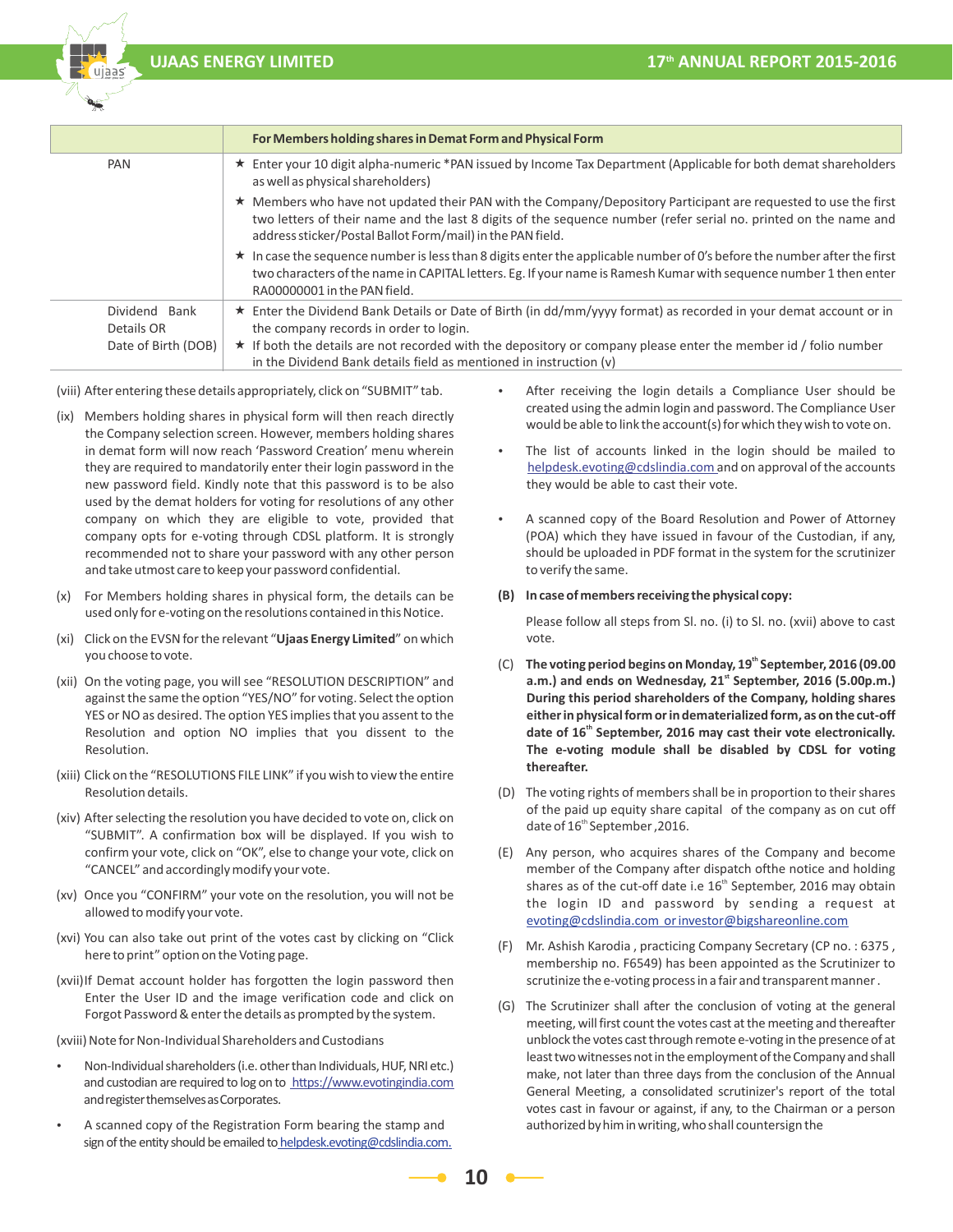

same and declare the result of the voting forthwith.

- (H) The Results declared along with the report of the Scrutinizer shall be placed on the website of the Company at www.ujaas.com and on the website of CDSL immediately after the declaration of result by the Chairman or a person authorized by him in writing. The results shall also be immediately forwarded to the BSE Limited and National Stock Exchange of India Limited.
- (I) Shareholders can also cast their votes using CDSL's mobile app mvotig available for android based mobiles. The M-voting app can be downloaded from google play store. Apple and windows phone users can download the app from the app store and the windows phone store respectively. Please follow the instructions as prompted by the mobile app while voting on your mobile.
- (J) A Member can opt for only one mode of voting i.e. either through e-voting or by ballot at the meeting. If a Member casts votes by

both modes, then voting done through e-voting shall prevail and ballot shall be treated as invalid.

(K) In case you have any queries or issues regarding e-voting, you may refer the Frequently Asked Questions ("FAQs") and e-voting manual available at www.evotingindia.co.in under help section or write an email to helpdesk.evoting@cdslindia.com.

**By order of the Board** 

 **For UJAAS ENERGY LIMITED** 

 **Shilpi Singh Place: Indore Company Secretary & Compliance Officer** Date : August 6, 2016 Membership No: A35225

#### **STATEMENT SETTING OUT THE MATERIAL FACTS PURSUANT TO SECTION 102 OF THE COMPANIES ACT, 2013**

#### **Item No. 5 to 7**

 Mrs. Aarti Jhaveri, Mr. Santosh Muchhal and Mr. Rajiva Kumar Srivastava were appointed as Independent Directors by the members<br>at the Annual General Meeting held on 26<sup>th</sup> September, 2014, for a<br>period of 2 (Two) years effective from 01<sup>\*</sup> April, 2014 to 31<sup>\*</sup> March, 2016.

 As per Section 149(10) of the Companies Act, 2013, an Independent Director shall hold office for a term upto five consecutive years on the Board of a Company, but shall be eligible for re-appointment on passing a special resolution by the Company. Further, as per Section 149(11) of the Companies Act, 2013, no independent Director shall hold office for more than two consecutive terms, but shall be eligible for re-appointment only after the expiration of three years on the completion of the two consecutive term of becoming an independent Director.

 In line with the aforesaid provisions of the Companies Act, 2013, Mrs. Aarti Jhaveri, Mr. Santosh Muchhal and Mr. Rajiva Kumar Srivastava, Independent Directors had completed one term of their appointment and are eligible for re-appointment for a second term as per Section 149(10) of the Companies Act, 2013.

 In view of the rich experience and continued valuable guidance provided to the management, the Board of Directors, on the recommendation of Nomination and Remuneration Committee, reappointed Mrs. Aarti Jhaveri (DIN: 00851063), Mr. Santosh Muchhal (DIN: 00645172) and Mr. Rajiva Kumar Srivastava (DIN: 02465001) as an Additional Director (Independent) for a further period of two consecutive years commencing from  $1<sup>st</sup>$  April, 2016 to 31<sup>st</sup> March, 2018.

 Mrs. Aarti Jhaveri, Mr. Santosh Muchhal and Mr. Rajiva Srivastava do not hold any shares in the Company.

 The above Independent Directors have given a declaration that he/she meets the criteria of independence as provided under Section 149(6) of the Companies Act, 2013.

 In opinion of the Board, Mrs. Aarti Jhaveri, Mr. Santosh Muchhal and Mr. Rajiva Srivastava fulfills the condition specified in the Companies Act, 2013, the Companies (Appointment and Qualification of Directors) Rules, 2014 and Regulation 16(1) (b) of the SEBI (Listing Obligations and Disclosure Requirements) Regulations, 2015 ("the Listing Regulations") for their appointment as an Independent Directors of the Company.

All the documents referred in the notice are available for inspection by

the shareholders at the Registered Office of the Company on all working days between 11.00 A.M. and 1.00 P.M. up to the date of ensuing Annual General Meeting.

 None of the Directors / Key Managerial Personnel of the Company / their relatives are, in any way, concerned or interested, financially or otherwise in passing the above resolution except Mrs. Aarti Jhaveri, Mr. Santosh Muchhal and Mr. Rajiva Srivastava and their relatives to the extent of the shareholding in the Company, if any.

 The Board of Directors recommends the resolution(s) set out at item No.5, 6 and 7 to be passed as Special Resolution(s).

#### **Item No. 8.:**

 The Company is in the business of Solar Energy Power Generation. The Board of Directors is of the opinion that the Company requires additional funds to meet with the needs of growing business, in addition to the funds raised internally and through debt from banks and financial institutions. Hence it is imperative to have enabling approvals to raise a part of the funding requirements for the said purposes as well as for such other corporate purposes as may be permitted under applicable laws through the issue of appropriate securities as defined in the resolution, in Indian or international markets.

 Accordingly, It is proposed to raise funds of upto Rs.500 crores in one or more tranches through a mix of equity/equity-linked instruments, as may be appropriate. The Members' approval is sought for the issue of such number of Equity Shares, Global Depository Receipts (GDRs), American Depository Receipts (ADRs), Foreign Currency Convertible Bonds (FCCBs), and/or Equity Shares through Depository Receipt Mechanism and/or Fully Convertible Debentures (FCDs) and/or Non Convertible Debentures (NCDs) with warrants, or any other financial instruments convertible into or linked to Equity Shares and/or any other instruments and/or combination of instruments with or without detachable warrants with a right exercisable by the warrant holders to convert or subscribe to the Equity Shares or otherwise, in registered or bearer form or any combination of Securities through public issue(s), private placement(s) or a combination thereof, including issuance of Securities through a Qualified Institutions Placement under Chapter VIII of the SEBI (ICDR) Regulations.

 The Board may in their discretion adopt any one or more of the mechanisms prescribed above to meet its objectives as stated in the aforesaid paragraphs without the need for fresh approval from the shareholders of the Company.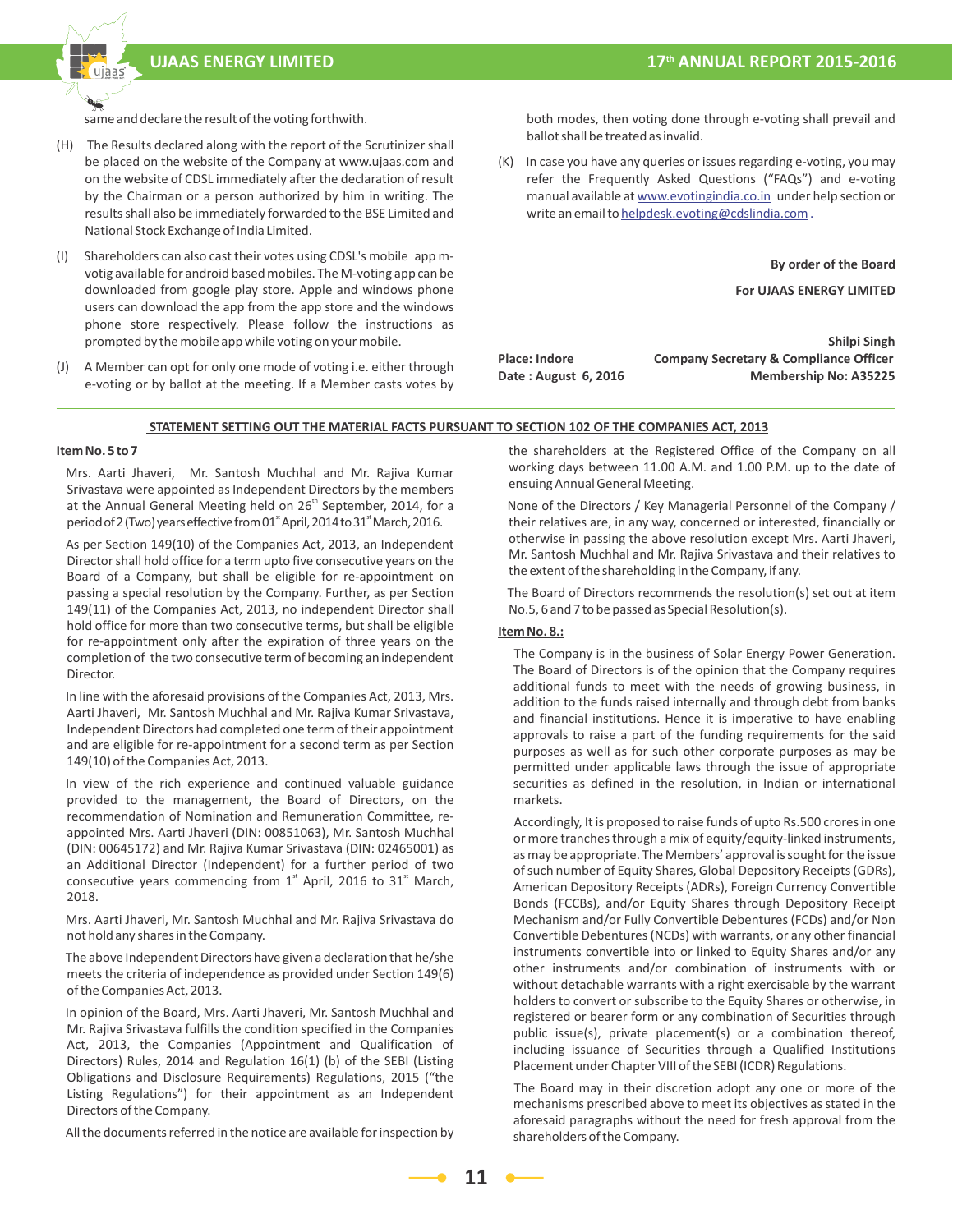The pricing of the Securities that may be issued to qualified institutional buyers and to other buyers under the Private Placement shall be freely determined subject to such price not being less than the price calculated in accordance with the SEBI (ICDR) Regulations. The Company may, in accordance with applicable law, offer a discount of not more than 5% or such percentage as permitted under applicable law on the price determined pursuant to the SEBI (ICDR) Regulations. The "Relevant Date" for this purpose will be the date when the Board or the Committee of the Board thereof decides to open the Issue for subscription.

 The Special Resolution also seeks to give the Board powers to issue Securities in one or more tranche or tranches, at such time or times, at such price or prices and to such person(s) including institutions, incorporated bodies and/or individuals or otherwise as the Board in its absolute discretion deem fit. The detailed terms and conditions for the issue(s)/offering(s) will be determined by the Board or its committee in its sole discretion in consultation with the advisors, lead managers, underwriters and such other authority or authorities as may be necessary considering the prevailing market conditions and in accordance with the applicable provisions of law and other relevant factors.

 The Equity Shares allotted or arising out of conversion of any Securities would be listed. The offer/ issue/ allotment/ conversion/ redemption would be subject to the availability of regulatory approvals, if any. The conversion of Securities held by foreign investors into Equity Shares would be subject to the applicable foreign investment cap and relevant foreign exchange regulations. As and when the Board does take a decision on matters on which it has the discretion, necessary disclosures will be made to the stock exchanges as may be required under the provisions of the Listing Agreement.

 Section 62 of the Companies Act 2013 provides, inter alia, that when it is proposed to increase the issued capital of a company by allotment of further Equity Shares, such further Equity Shares shall be offered to the existing shareholders of such company in the

manner laid down in Section 62 of the Companies Act, 2013 unless the shareholders in a General Meeting decide otherwise. Since, the Special Resolution proposed in the business of the Notice may result in the issue of Equity Shares of the Company to persons other than shareholders of the Company, consent of the shareholders is being sought pursuant to the provisions of Sections 42, 62 and other applicable provisions of the Companies Act, 2013 as well as applicable Rules notified by the Ministry of Corporate Affairs and in terms of the provisions of the Listing Agreement executed by the Company with the stock exchanges where the Equity Shares of the Company are listed.

 The Special Resolution, if passed, will have the effect of allowing the Board to offer, issue and allot Securities to the Investors, who may or may not be the existing shareholders of the Company.

 None of the Directors and Key Managerial Personnel and any of their relatives are deemed to be concerned or interested in the passing of resolution, except to the extent of shareholding in the Company if any.

 Copy of all the documents mentioned herein above would be available for inspection by the shareholders at the Registered Office of the Company between 11:00 a.m. and 1:00 p.m. on all working days from the date hereof up to the date of the AGM.

 The Board of Directors of the Company recommends the resolution as set out under item no. 8 for the approval of the shareholders as a Special Resolution.

> **By order of the Board For UJAAS ENERGY LIMITED**

Place: Indore **Shilpi Singh Date : August 6, 2016 Company Secretary & Compliance Officer Membership No. A35225**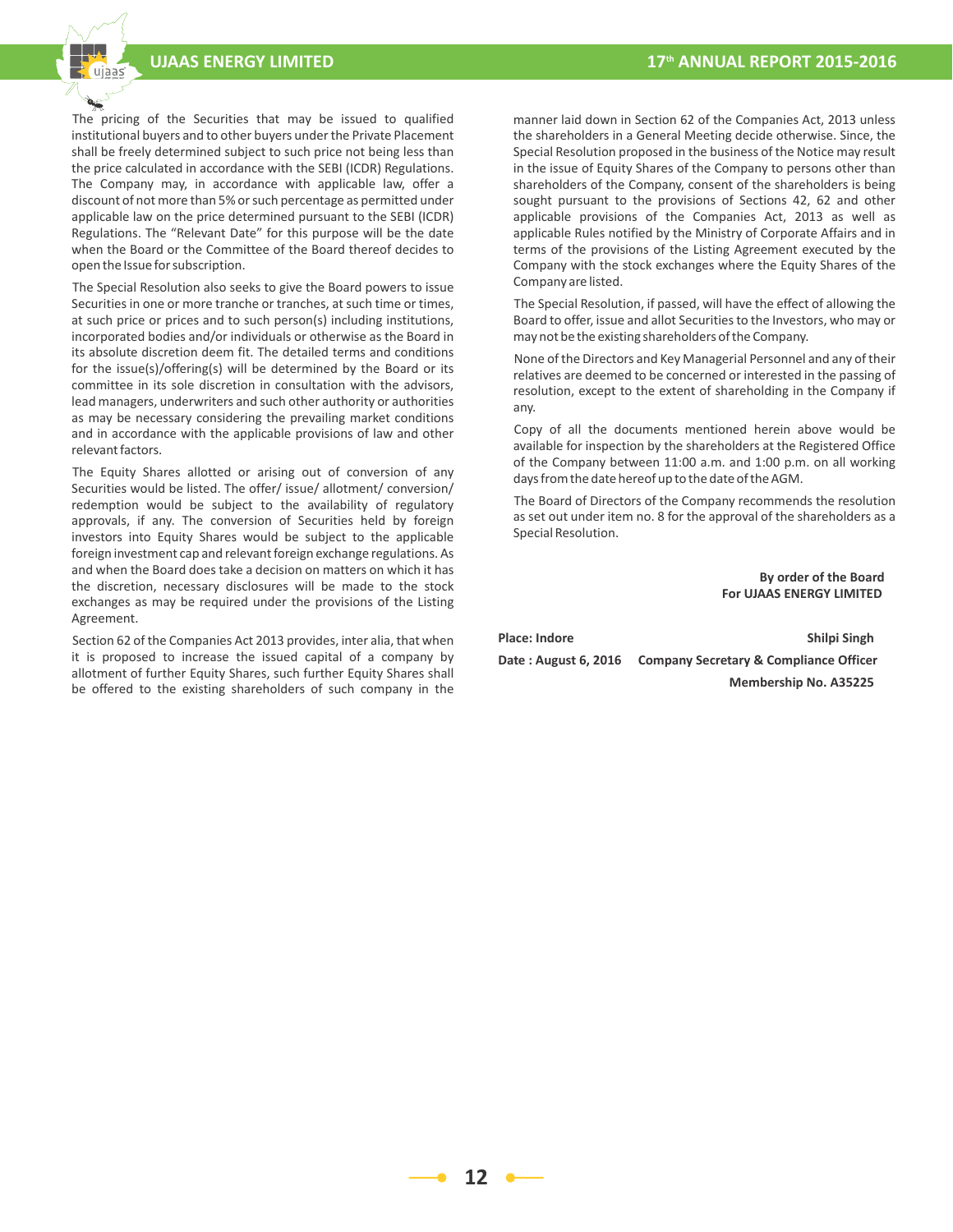#### **Annexure A**

# **The Shareholding of Mr. Shyam Sunder Mundra and his Related entities in Ujaas Energy Limited are given below:**

| No. of shares held<br>Percentage (%)<br><b>Name</b> |              |       |
|-----------------------------------------------------|--------------|-------|
| Shyam Sunder Mundra                                 | 5,55,15,880  | 27.76 |
| Shyam Sunder Gendala Mundra                         | 5,28,93,880  | 26.45 |
| Vikalp Mundra                                       | 76,95,840    | 3.85  |
| Vikalp S Mundra                                     | 23,52,000    | 1.18  |
| Anurag Mundra                                       | 93,96,120    | 4.70  |
| Geeta Mundra                                        | 54,48,080    | 2.72  |
| Vandana Mundra                                      | 18,72,000    | 0.94  |
| Sarita Mundra                                       | 1,200        | 0.00  |
| Anurag S Mundra                                     | 4,36,280     | 0.22  |
| Vikalp Shyam Sunder Mundra                          | 57,76,680    | 2.89  |
|                                                     |              |       |
| Total                                               | 14,13,87,960 | 70.69 |

# **Annexure B**

# Information required under Regulation 36 of Listing Regulations with respect to the Directors, seeking re-appointment and appointment are as under:

| <b>Name of the Director</b>                                                                           | Mr. Shyam Sunder Mundra                                                                                                       | Mrs. Aarti Jhaveri                                                                           | <b>Mr. Santosh Muchhal</b>                                       | Mr. Rajiva Kumar Srivastava                                                                                                                                                                                |
|-------------------------------------------------------------------------------------------------------|-------------------------------------------------------------------------------------------------------------------------------|----------------------------------------------------------------------------------------------|------------------------------------------------------------------|------------------------------------------------------------------------------------------------------------------------------------------------------------------------------------------------------------|
| Date of Birth                                                                                         | 04/11/1943                                                                                                                    | 22/07/21971                                                                                  | 31/03/1964                                                       | 03/03/1951                                                                                                                                                                                                 |
| Date of first Appointment<br>on Board                                                                 | 09/06/1999                                                                                                                    | 19/11/2010                                                                                   | 24/04/2013                                                       | 24/04/2013                                                                                                                                                                                                 |
| Qualification                                                                                         | Bachelor of Science in<br>Engineering, Master degree<br>in Electronics and<br>Servomechanism from<br><b>Indore University</b> | BE (electrical) from<br>Jiwaji University, Gwalior.                                          | Bcom and FCA from ICAI                                           | <b>B</b> Tech Electrical engineering<br>from AMU India and MBA<br>(University of Leeds, UK)<br>specialization in<br>International Finance and<br>strategic Marketing.                                      |
| Expertise in specific<br>functional areas                                                             | His core competency lies in<br>the field of Electrical<br>Engineering.                                                        | Her expertise lies in the field<br>of Energy Efficiency, Solar<br>Power, and Sustainability. | He is expertise in field of<br>finance, taxation and<br>accounts | He is expertise in renewal<br>energy division, specially in<br>solar. He is a founder<br>Chairman of Renewable<br>Committee of "Indian<br><b>Electrical and Electronics</b><br>Manufacturers Association". |
| Shareholding of the Company Refer Annexure A                                                          |                                                                                                                               | Nil                                                                                          | Nil                                                              | Nil                                                                                                                                                                                                        |
| Relationship with other<br>Directors, Manager and<br>other Key Managerial<br>Personnel of the company | Father of Mr. Vikalp Mundra<br>and Mr. Anurag Mundra,<br>Joint Managing Directors<br>of the Company                           | <b>NA</b>                                                                                    | <b>NA</b>                                                        | <b>NA</b>                                                                                                                                                                                                  |
| Other Directorship                                                                                    | Nil                                                                                                                           | Nil                                                                                          | 2                                                                | Nil                                                                                                                                                                                                        |
| Membership/Chairmanship<br>of Committees of other<br><b>Boards</b>                                    | Nil                                                                                                                           | Nil                                                                                          | 4                                                                | Nil                                                                                                                                                                                                        |

**13**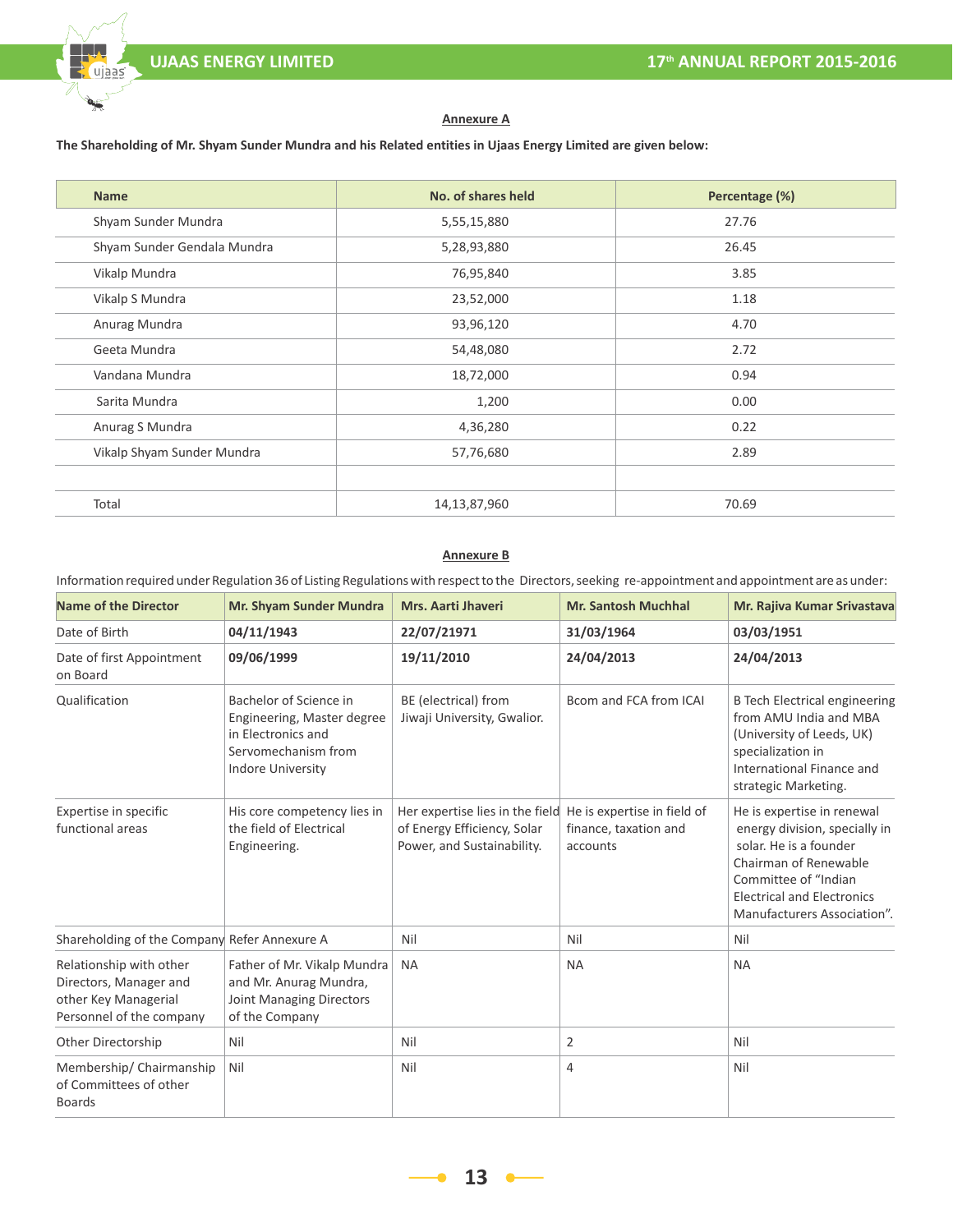

# **UJAAS ENERGY LIMITED**

CIN:L31200MP1999PLC013571

Regd. Office : Survey no. 211/1, Opp. Sector C Metalman ,Sanver Road Industrial Area, Indor-452015

# **ATTENDANCE SLIP**

(Shareholders attending the Meeting in person or by Proxy are requested to complete the attendance slip and hand it over at the entrance of the **meeting hall.)**

| Folio No./DP ID-Client ID:           |
|--------------------------------------|
| Name and Address of the Shareholder: |
| [in BLOCK LETTERS]                   |
| No.of Shares held:                   |
| Name of Proxy (if any)               |
| [in BLOCK LETTERS]                   |

We/I hereby record my presence at the Seventeenth Annual General Meeting of the Company on Thursday, 22<sup>rd</sup> September, 2016 at 3:30 P.M. at NRK Business Park , Vijay Nagar Square , Indore - 452010 (M.P.)

> \_\_\_\_\_\_\_\_\_\_\_\_\_\_\_\_\_\_\_\_\_\_\_\_\_\_\_\_\_\_\_\_\_\_\_\_\_\_\_\_\_\_ Signature of the Shareholder/Proxy/Representative

Note: Members are requested to bring their copy of Annual report to the meeting.

# **UJAAS ENERGY LIMITED**

### CIN:L31200MP1999PLC013571

Regd. Office : Survey no. 211/1, Opp. Sector C Metalman ,Sanver Road Industrial Area, Indor-452015

### **ELECTRONIC VOTING PARTICULARS**

| EVSN[e-voting Sequence Number] | User Id | Password |
|--------------------------------|---------|----------|
|                                |         |          |
|                                |         |          |

**Notes :**

1. Please read the instructions given in the Notice of the  $17<sup>th</sup>$  Annual General Meeting carefully before voting electronically.

2. The Remote e-Voting Period Commences On 19<sup>th</sup> September, 2016 [09:00 A.M.] and ends on 21<sup>st</sup> September, 2016 [5:00 P.M.].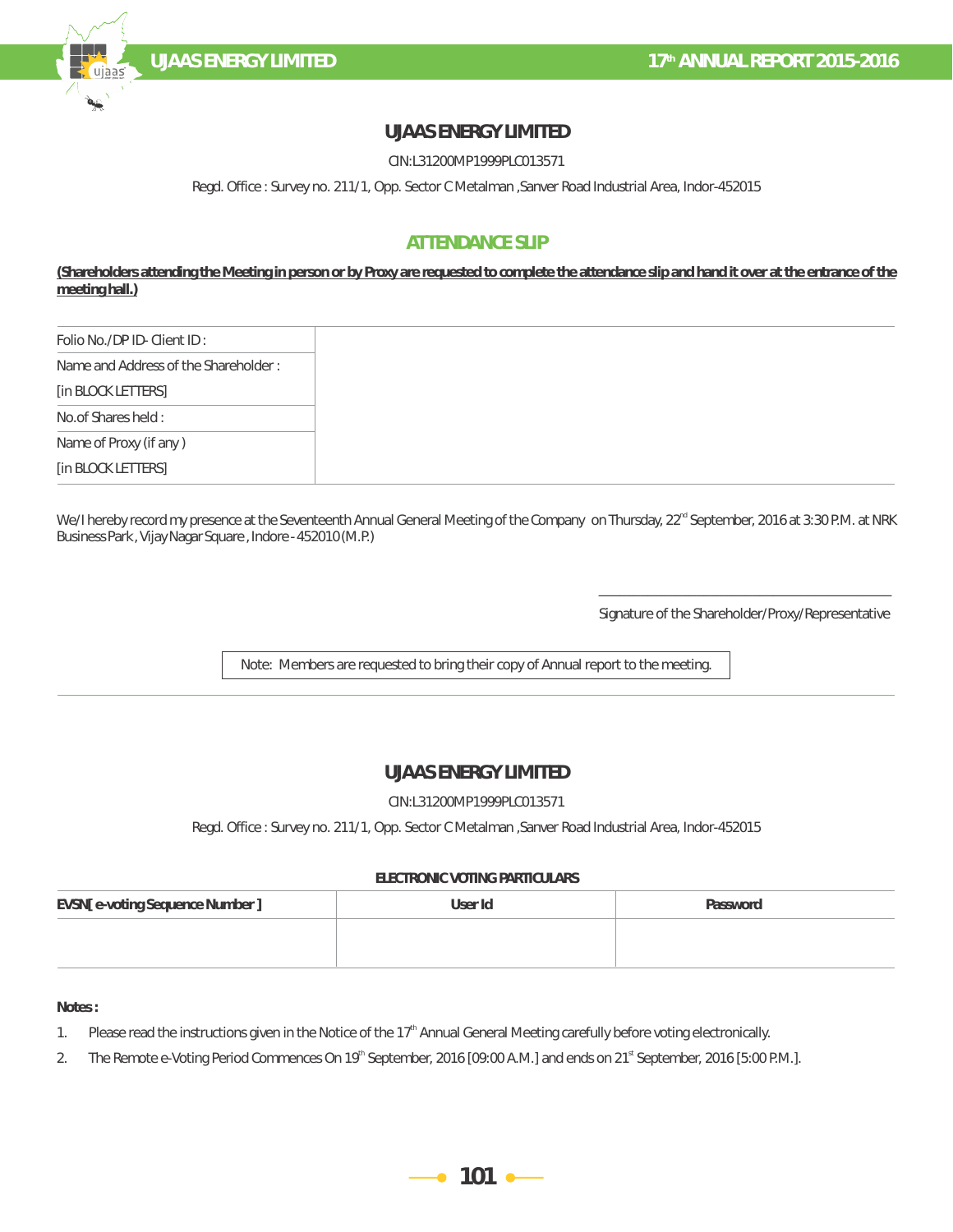

the ujaas

N  $\frac{1}{\sqrt{2}}\left( \frac{1}{\sqrt{2}}\right) ^{2}$ 

# **NOTES**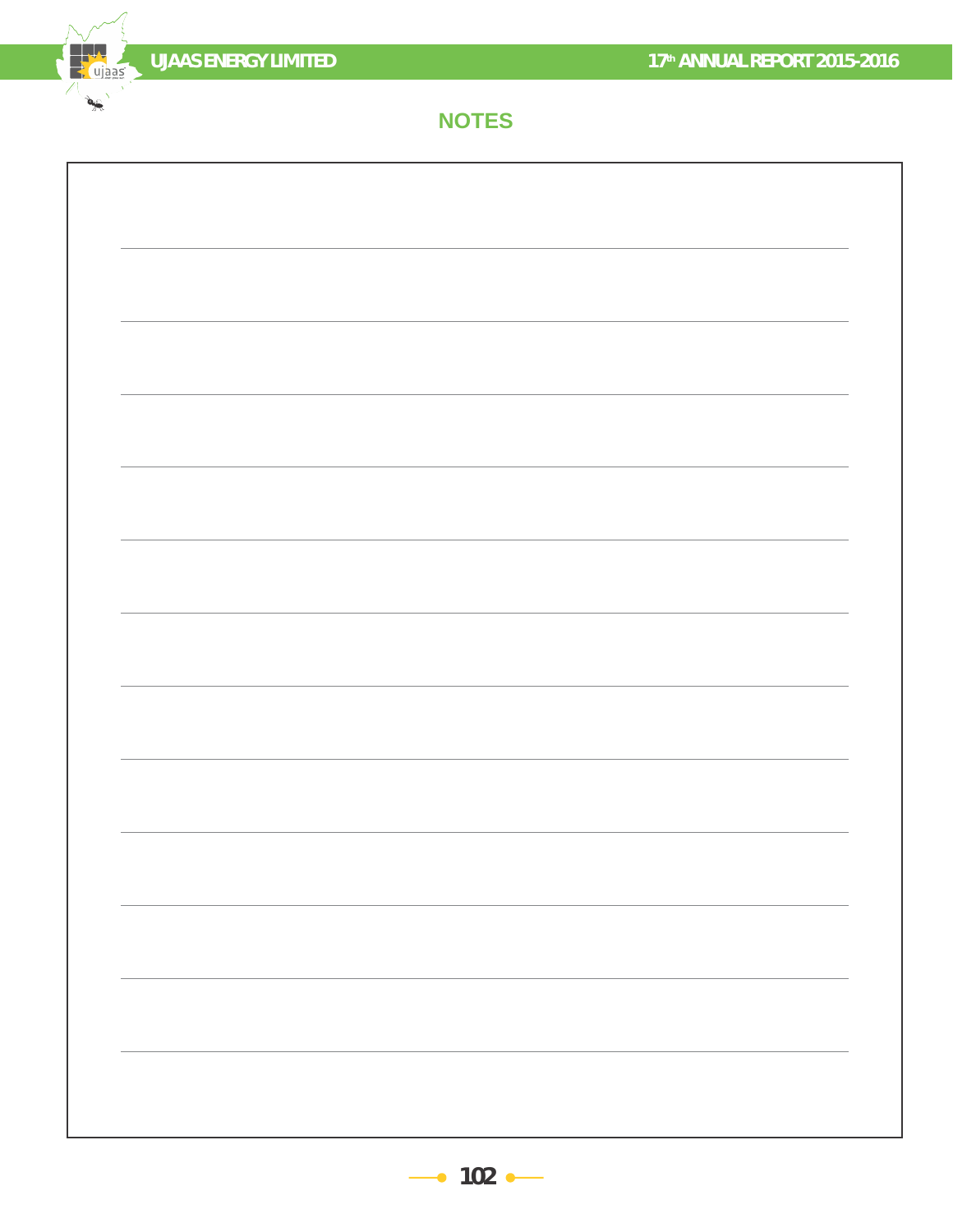**th UJAAS ENERGY LIMITED 17 ANNUAL REPORT 2015-2016**

# **UJAAS ENERGY LIMITED**

CIN:L31200MP1999PLC013571

Regd. Office : Survey no. 211/1, Opp. Sector C Metalman ,Sanver Road Industrial Area, Indor-452015

# **Form No. MGT-11**

# **PROXY FORM**

[Pursuant to the Section 105(6) of the Companies Act, 2013 and Rule 19(3) of the Companies (Management and Administration) Rules, 2014]

| Name of the Member(s): ____ |                                 |
|-----------------------------|---------------------------------|
|                             |                                 |
| ←-mail Id:_                 | Folio No. /*DPID and Client ID: |

| I/We, being the holder/s of _________________ equity shares of the Ujaas Energy Limited, hereby appoint: |  |
|----------------------------------------------------------------------------------------------------------|--|
|                                                                                                          |  |
|                                                                                                          |  |
|                                                                                                          |  |
|                                                                                                          |  |
|                                                                                                          |  |
|                                                                                                          |  |
|                                                                                                          |  |
|                                                                                                          |  |
|                                                                                                          |  |
|                                                                                                          |  |
|                                                                                                          |  |

As my/our proxy to attend and vote (on a poll) for me/us and on my/our behalf at the 17<sup>th</sup> Annual General Meeting of the Company, to be held on **Thursday, September 22, 2016 at 03:30 p.m. at the Corporate Office of the Company situated at NRK Business park, Vijay Nagar Square, Indore. (M.P)** and at any adjournment thereof in respect of such resolutions as are indicated below:

 $\bullet$  103 $\bullet$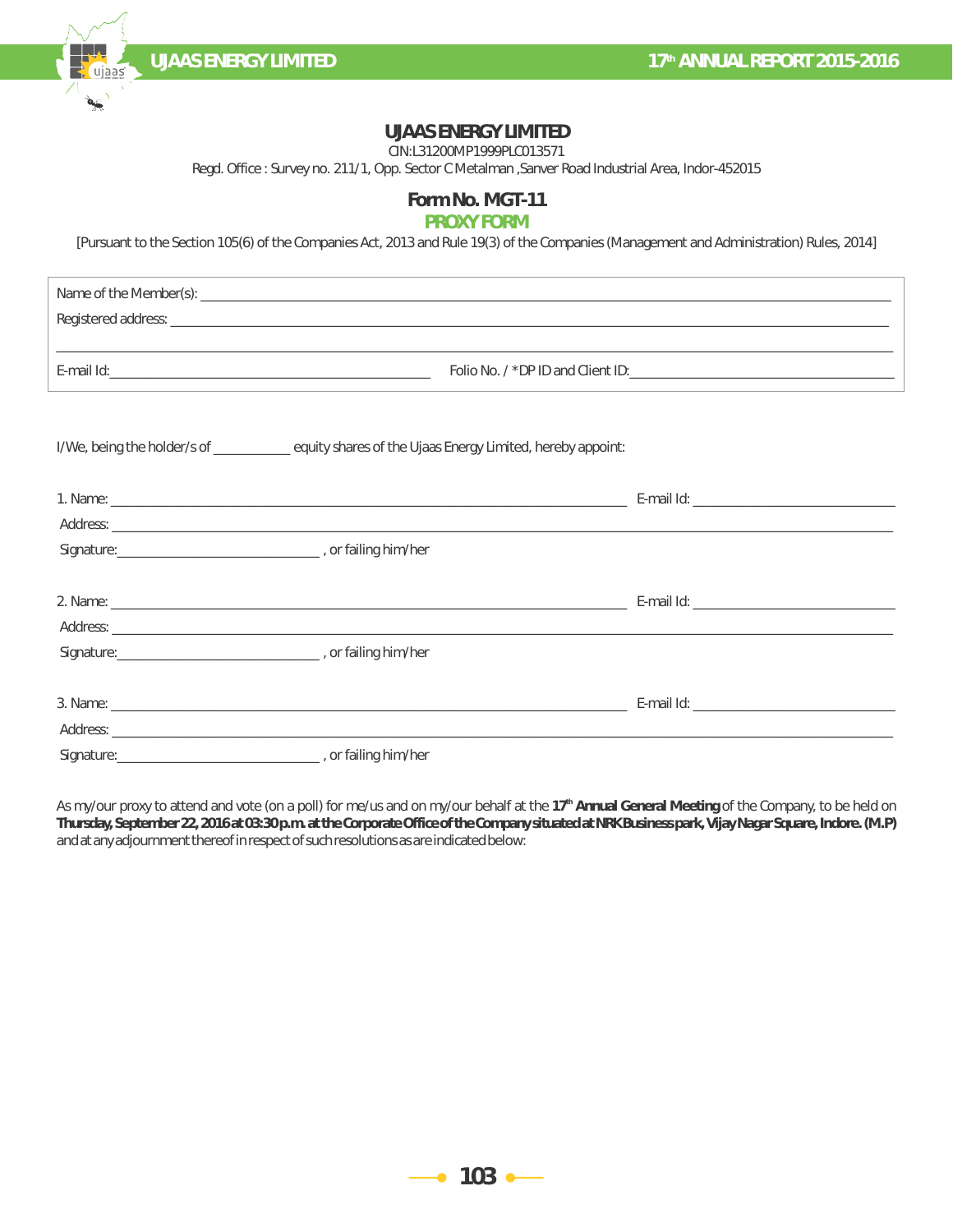**th 17<sup>th</sup> ANNUAL REPORT 2015-2016** 



|                | S. No Particulars                                                                                                                                                 | For | Against |
|----------------|-------------------------------------------------------------------------------------------------------------------------------------------------------------------|-----|---------|
| $\mathbf{1}$ . | Consider and adopt the Audited Standalone & Consolidated Financial Statements, Reports of the Board & Auditors<br>for the year ended 31 <sup>st</sup> March, 2016 |     |         |
| 2              | Confirm the payment of Interim Dividend on Equity Shares@ 7.5 paise per share                                                                                     |     |         |
| 3.             | Re-appointment of Mr. ShyamSunder Mundra (DIN: 00113199) as a Director, liable to retire by rotation                                                              |     |         |
| 4.             | Appointment of M/s. Ashok Khasgiwala & Co. as Statutory Auditors and to fix their remuneration for the financial year 2016-17.                                    |     |         |
| 5.             | Re-appointment of Mrs. Aarti Jhaveri (DIN: 00851063) as an Independent Director                                                                                   |     |         |
| 6.             | Re-appointment of Mr. Santosh Muchhal (DIN: 00645172) as an Independent Director                                                                                  |     |         |
| 7.             | Re-appointment of Mr. Rajiva Srivastava (DIN: 02465001) as an Independent Director                                                                                |     |         |
| 8.             | Issue of further securities by the Company                                                                                                                        |     |         |

\*Applicable for investors holding shares in electronic form.

Signed this\_\_\_\_\_\_\_\_\_\_\_\_\_\_\_\_\_\_\_\_\_\_\_\_\_\_\_\_\_\_\_\_\_\_\_\_\_\_\_\_ day of \_\_\_\_\_\_\_\_\_\_\_\_\_\_\_\_\_\_2016

Signature of Shareholder

 $\overline{\phantom{a}}$  ,  $\overline{\phantom{a}}$  ,  $\overline{\phantom{a}}$  ,  $\overline{\phantom{a}}$  ,  $\overline{\phantom{a}}$  ,  $\overline{\phantom{a}}$  ,  $\overline{\phantom{a}}$  ,  $\overline{\phantom{a}}$  ,  $\overline{\phantom{a}}$  ,  $\overline{\phantom{a}}$  ,  $\overline{\phantom{a}}$  ,  $\overline{\phantom{a}}$  ,  $\overline{\phantom{a}}$  ,  $\overline{\phantom{a}}$  ,  $\overline{\phantom{a}}$  ,  $\overline{\phantom{a}}$ 

**Note: This Form of Proxy in order to be effective should be duly completed and deposited at the Registered Office of the Company, not less than 48 hours before the commencement of the Meeting.**

| Affix 1 |
|---------|
| Rupee   |
| Revenue |
| Stamp   |